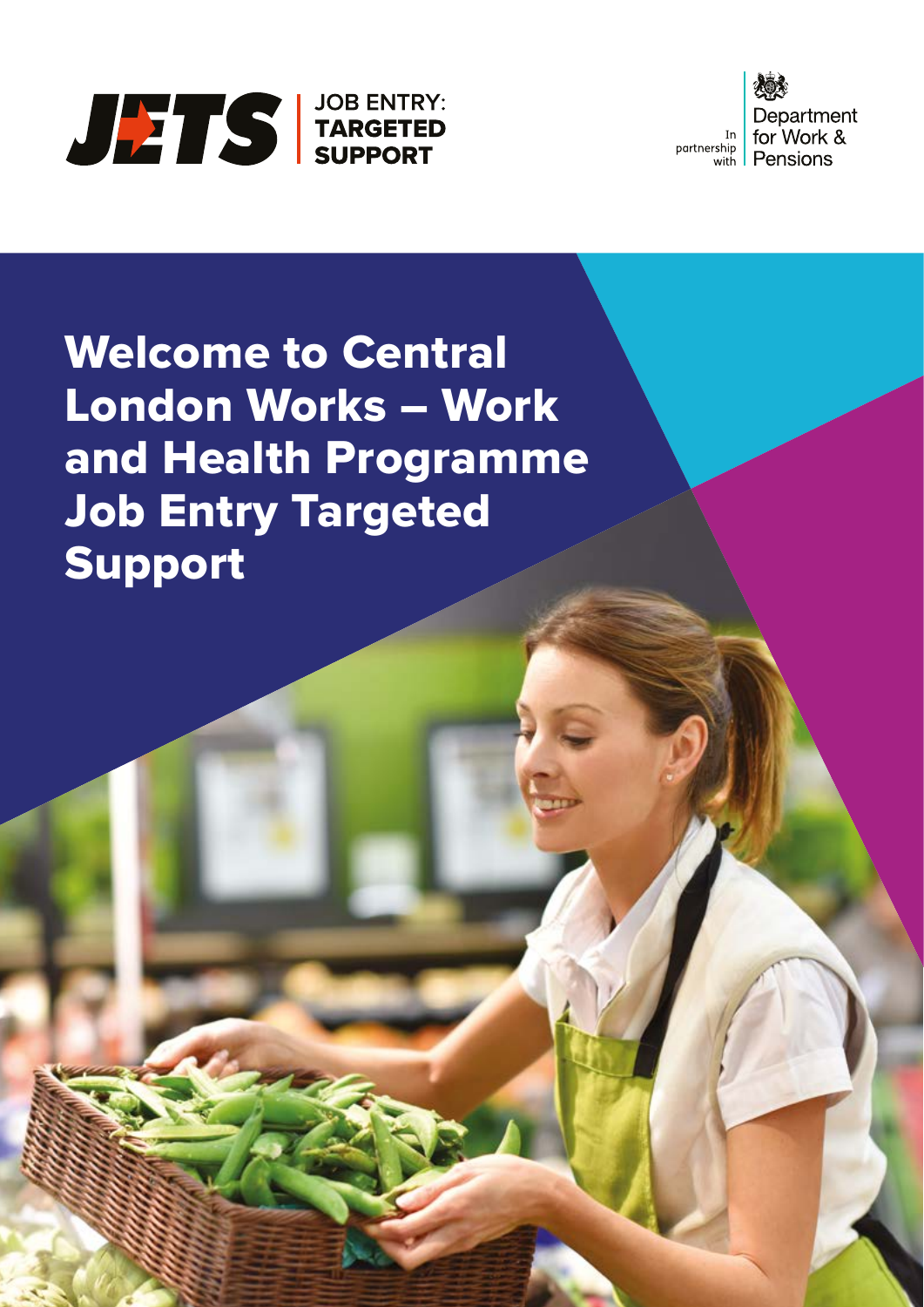The CLW WHP JETS programme provides fast paced continuous support for up to six months to support you back into employment.

#### **Employment Coaches**

You'll have a dedicated Employment Coach who will spend time to understand your employment background, your skills and any concerns you may have.

Being out of work can be a challenging time in this current climate and that's why your Employment Coach will help you access the specialist support you need to get you back into work.

**There's a job out there for you. Let's go find it!**

## Here are some of the things we can help you with:

|                                                        | <b>CV</b>                             |                                                  | <b>JEY</b>                           |
|--------------------------------------------------------|---------------------------------------|--------------------------------------------------|--------------------------------------|
| <b>Personalised</b><br>support                         | <b>Job search</b><br>support          | <b>Achieving</b><br>goals                        | <b>Exclusive job</b><br>vacancies    |
|                                                        |                                       |                                                  |                                      |
| <b>Identifying</b><br><b>skills</b>                    | <b>Communication</b><br><b>skills</b> | <b>Specialist</b><br>support                     | <b>Dealing with</b><br><b>stress</b> |
|                                                        |                                       |                                                  | <b>BOSS</b>                          |
| <b>Signposting</b><br>to specialist<br><b>services</b> | <b>Online</b><br>portal               | <b>Ability to meet</b><br><b>local</b><br>to you | Self-employment<br>advice            |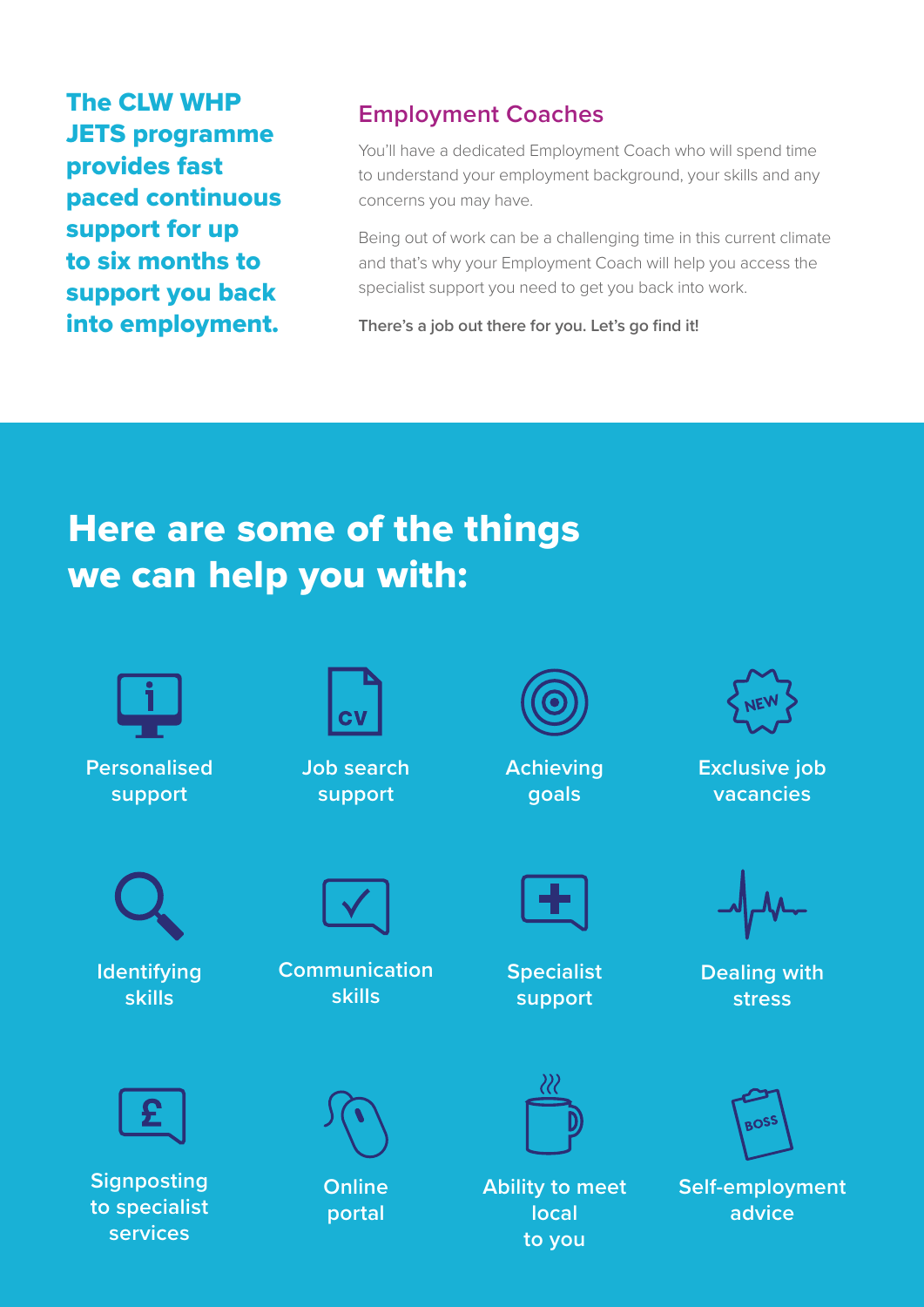

## Your action plan

### **Action planning is a process that can help you to focus your ideas and decide what steps you need to take to achieve your goals.**

Your Employment Coach will work with you to create an action plan with you at your first appointment. This plan will be personal to you and can address a wide range of areas including career goals and exclusive access to vacancies.

Listed below are some of the things we can help you with. To help build your action plan please tick the box next to the items which you would most like support with.

- **Personalised support**
- **Job search support**
- Achieving goals
- $\Box$  Identifying skills
- $\Box$  Communication skills
- $\Box$  External specialists
- $\Box$  Mental wellbeing
- $\Box$  Exclusive job vacancies
- D Digital careers platform
- $\Box$  Self-employment advice
- $\Box$  e-Learning courses
- **English language skills**
- $\Box$  IT/Digital skills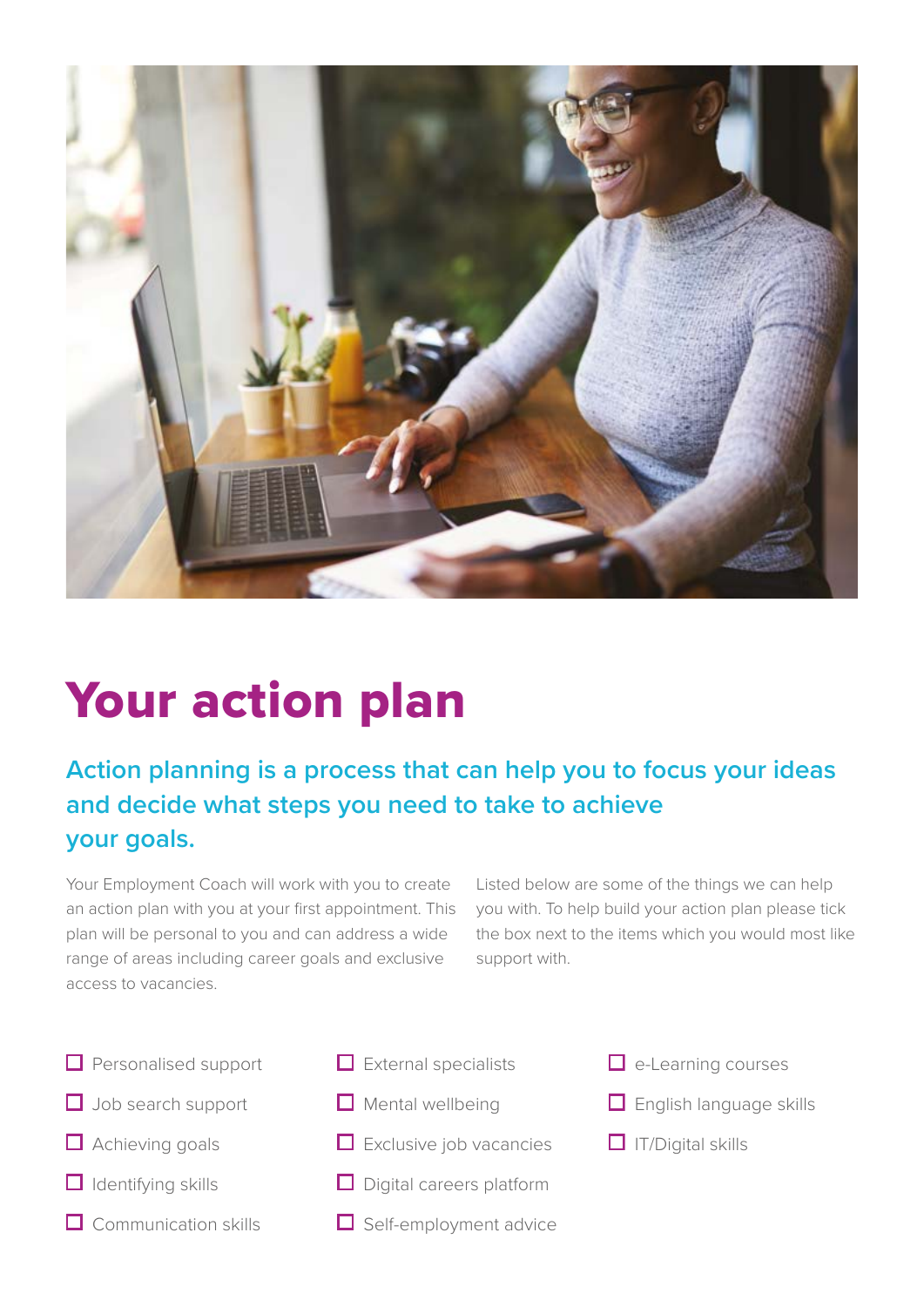## Travel and Childcare

## **CLW WHP JETS is mainly a remote service but if invited to a face to face appointment your travel can be reimbursed.**

### **Travelling to appointments**

Ingeus will refund your travel costs to and from pre-arranged appointments, using the most costeffective method available.

To receive your refund, please provide your Employment Coach with a receipt for your travel journey.

Should you have any questions or concerns please ensure you discuss these with your Employment Coach before incurring the expense.

If you have a disability and have concerns about using a particular method of transport, or if you need some more information about this, please discuss it with your Employment Coach.

### **Travelling to employer interviews**

We will support you with reasonable requests for travel to interviews.

Please remember to always discuss this with your Employment Coach in advance of the interview so we can advise you.

#### **Childcare expenses**

We will support you to explore your childcare options. Reasonable expenses towards childcare may be provided in certain circumstances. Please remember to discuss this in advance with your Employment Coach.

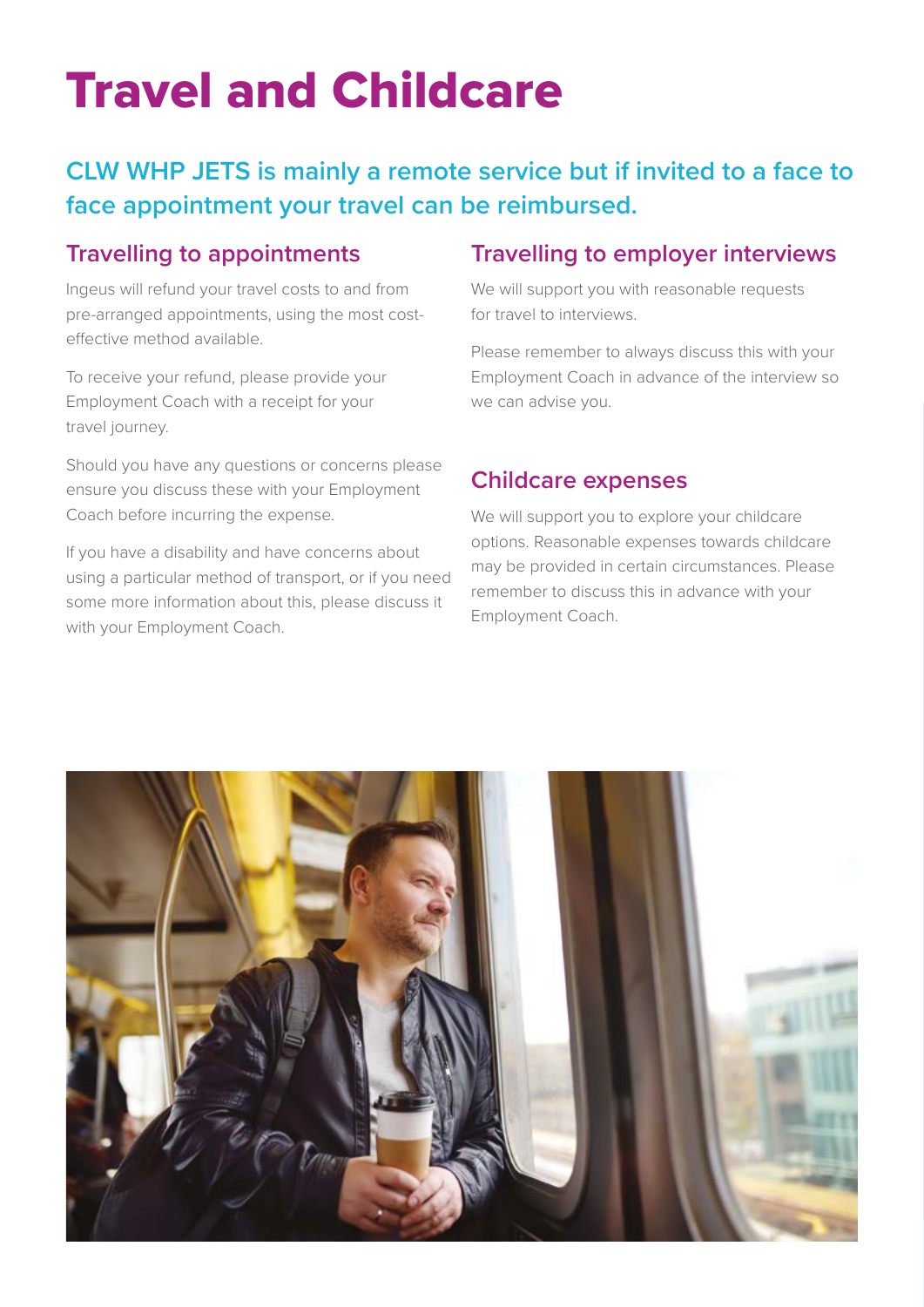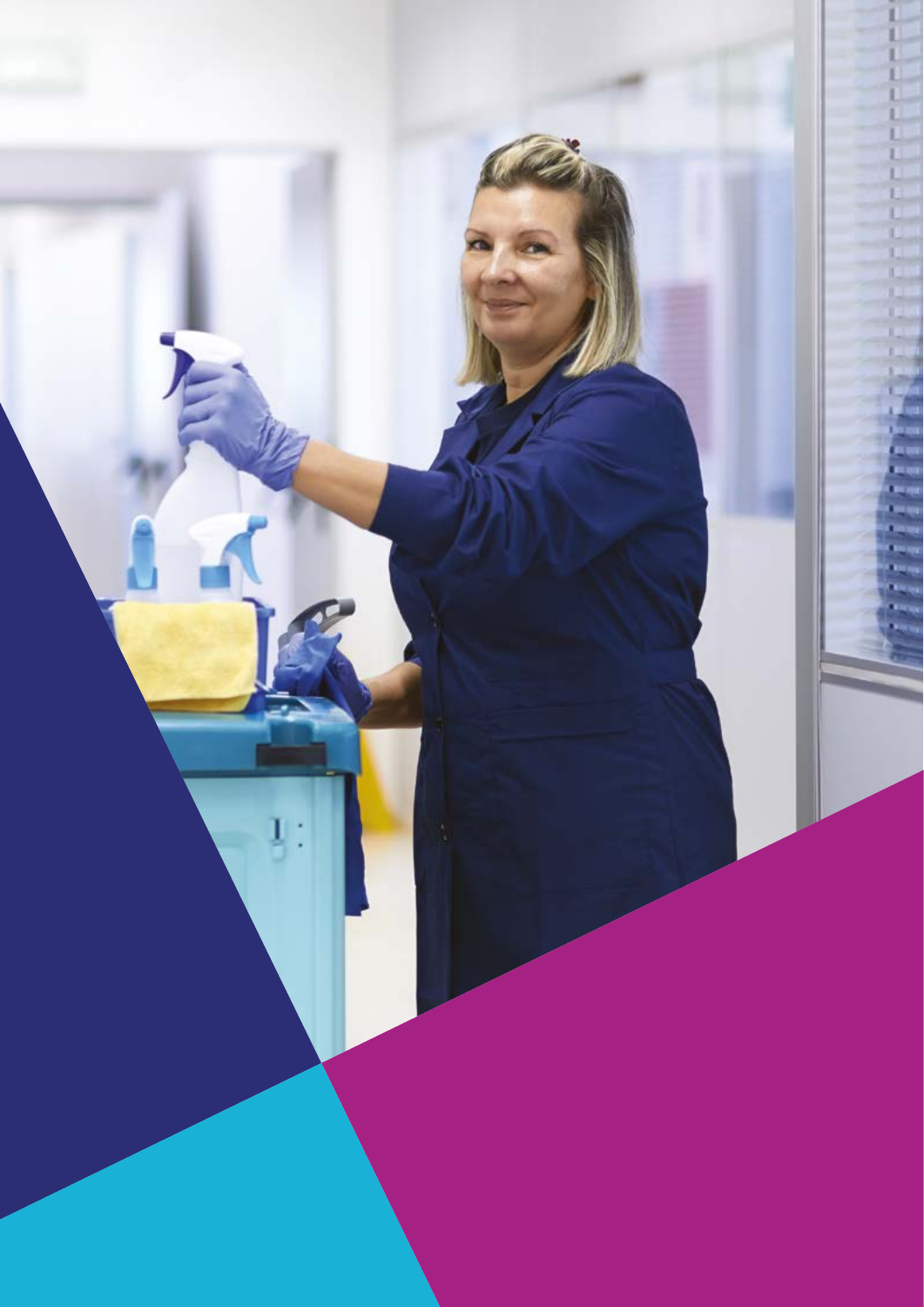## CLW WHP JETS Programme

### **On CLW WHP JETS we recognise that each person's journey and needs are different and we provide a personalised and tailored service to all.**

The aim is to help you overcome any challenges that are preventing you returning to work and support you to gain meaningful employment as soon as possible.

We'll support you throughout the programme to reach your goals and take steps to make a positive change in your life in these challenging times.

Throughout your six months on the programme your Employment Coach will work with you to identify your needs and support you to achieve your employment goals.

Your dedicated Employment Coach will work with you to provide tailored support and help you to gain sustainable employment or will support you to enter into self-employment.

We will remain in contact with you fortnightly as a minimum by your preferred method of contact and if you miss an appointment, we will attempt to contact you within 2 working days.

When your time on the CLW WHP JETS Programme comes to an end, we will provide you with an exit report pack containing additional information that may help you and you can access this after the programme.

Our team of Employment Coaches and Employment Specialists can help build your confidence, wellbeing, skills and motivation so that you're ready to move forward.

## CLW WHP JETS is delivered by a variety of organisations in Central London including:

ingeus







**Employment Plus UK**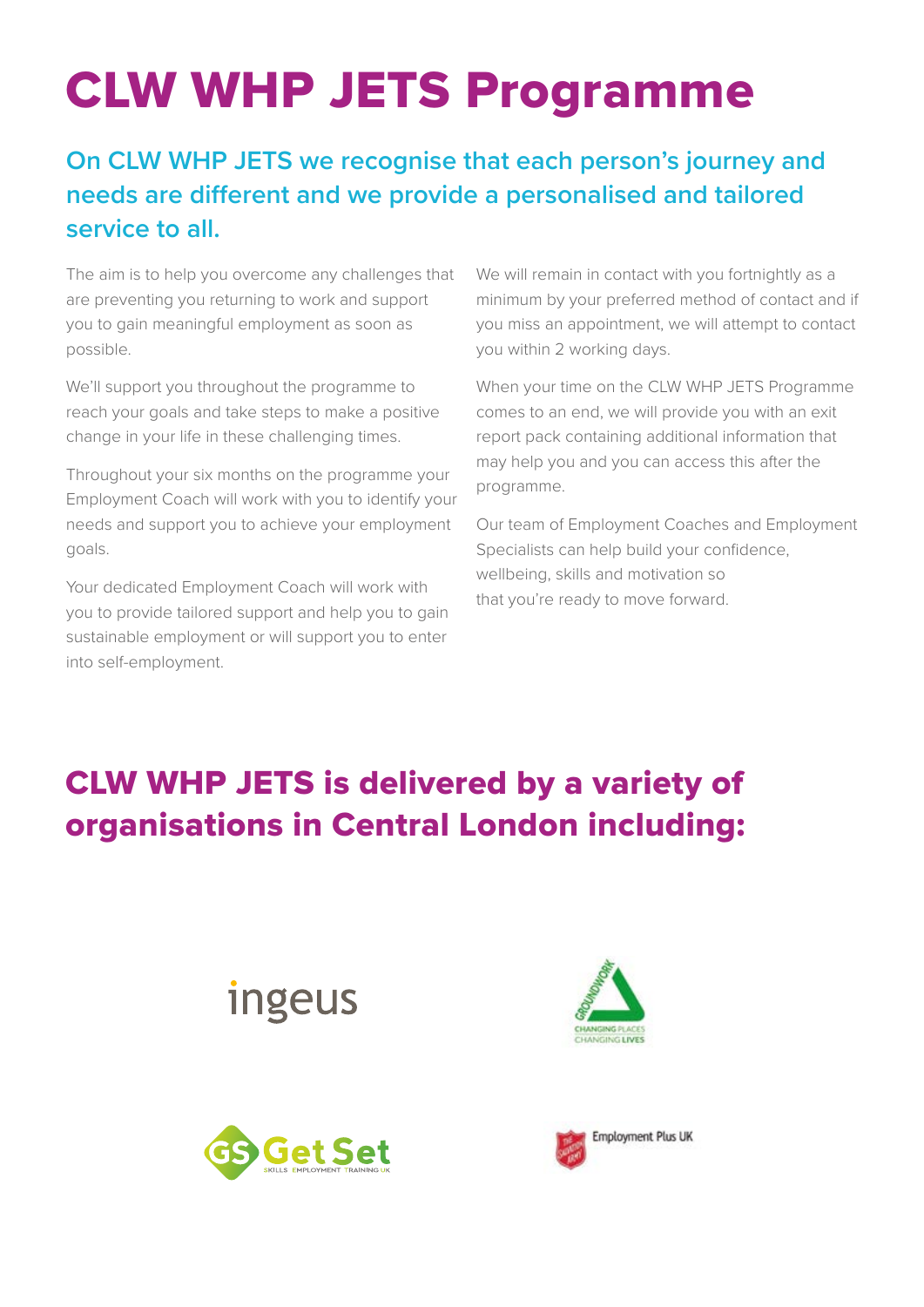# Privacy Notice

Ingeus UK Limited is committed to protecting your privacy. This information describes how we process your personal information in accordance within the General Data Protection Regulation (GDPR) and Data Protection Act 2018. It also contains important information about your rights and how to contact us. Further information is available on the privacy section of the Ingeus website (www.ingeus.com).

#### **Who are we?**

Ingeus UK Ltd has been commissioned by the Department for Work and Pensions (DWP) to provide Central London Works – Work and Health Programme Job Entry Targeted Support in Central London. Ingeus and our Delivery Partners, Groundwork, Get Set and The Salvation Army, with whom Ingeus has legal agreements, collect and use information obtained from yourself and DWP in order to deliver the CLW WHP JETS programme.

CLW WHP JETS supports individuals to find sustainable employment by providing an individual tailored package of support based on an individual's skills, experience and needs. Through assessment, action planning and working in partnership with specialist partner organisations we aim to progress people into work as soon as possible.

- Ingeus and the DWP are joint Data Controllers for the processing of personal data in relation to the CLW WHP JETS services.
- Ingeus is the Data Controller for any Health data provided directly to our Health and Wellbeing Team. Silvercloud and Elemental

#### **How do we use your information?**

All organisations must have a valid, lawful reason to process your information. Ingeus UK and its Delivery Partners will only collect and use your information for the lawful purposes of administering the services that we are contracted to deliver on behalf of DWP.

We will collect information about you initially from DWP and yourself. The information we collect includes your name, address, National Insurance Number and any other information relevant to the aims of the programme, to provide you with a service. We ask for your information so that we can support you, and identify services which we feel could benefit you on the programme.

Your information may also be used for:

- Performance monitoring and analysis to help us assess the quality and standard of our services
- Conducting investigations in response to a complaint or enquiry
- Accounting and record keeping e.g. keeping accounts related to business activities and financial management
- Research and evaluation such as participating in feedback surveys

#### **Research and evaluation**

In order to ensure that we provide you with the best possible service, we may from time to time conduct research and evaluation. Sometimes we will do this by aggregating and anonymising the data, which means that no one can identify you. On occasion we may ask you to take part in a new piece of research and provide additional information, or share your information with a third party for the purpose of research, this will only ever be done with your knowledge and consent.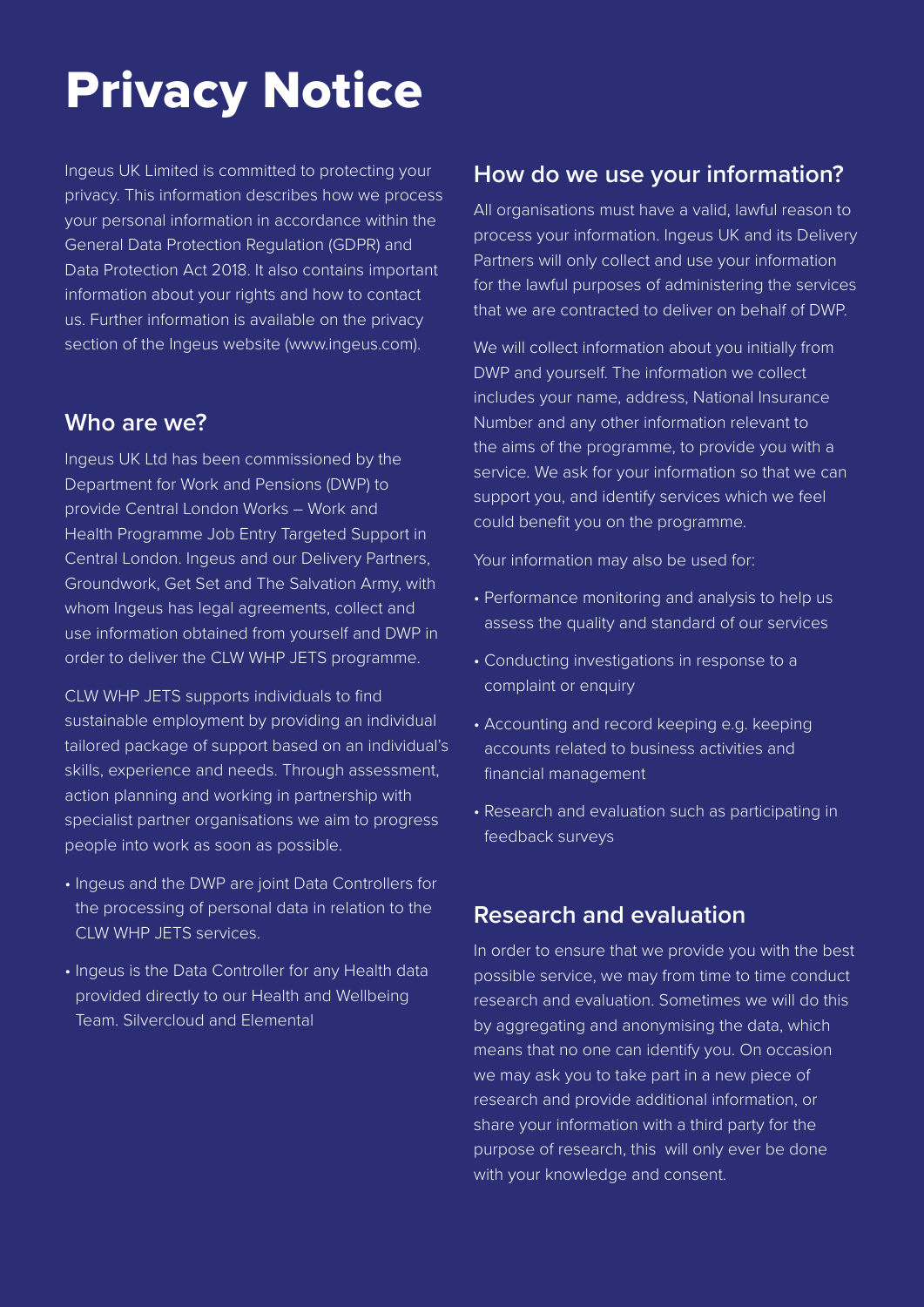### **Sharing your personal information**

When required to do so, we may share your information with the DWP, JCP, your Local Authority, as per contractual obligations and in accordance with the GDPR.

- Where applicable, we may contact your employer to verify your employment information and share employment details with DWP (see Annex A).
- With your consent, we may share information with other services which we identify as being beneficial to you.
- When necessary, for example, in the unlikely event for emergencies or safeguarding concerns, it may be in your vital interest to share your information with your GP, other Health Professionals or refer to external services that will provide help.

We will not share your information with others unless required to do so by law and unless we obtain your consent.

We do not transfer your personal information outside the EEA.

#### **How long will we keep your personal information?**

Ingeus UK have defined retention periods for the information we hold and we will not keep your personal information any longer than we are legally and contractually required to do so. Once we are no longer required to keep your information, it will be securely destroyed, in accordance with destruction guidelines.

### **How the law protects you**

The law protecting your personal information is the General Data Protection Regulation (GDPR). As custodians of your personal information, Ingeus UK are committed to ensuring that your personal data is processed lawfully and respectfully, and by ensuring that we are compliant with the GDPR.

In accordance with the GDPR, Ingeus UK and its partners must have a valid lawful reason to process your information. If you want to know what the legal basis is for processing your information, please go to: https://www.ingeus.com/privacy where you can find additional information.

#### **Consent**

Where we need your agreement to process your information, for example, by passing your contact details to someone offering a specific service, we will ask for your consent, and will clearly state why your information is needed and who we will share your information with. If you agree to your information being shared, we will record your consent on your record. We will regularly review consents to make sure that the relationships, and purposes for processing, have not changed.

#### **Right to withdraw consent**

Where you have provided consent for us to share your information with a specific organisation or individual, you have the right to withdraw your consent at any time. Should you wish to withdraw your consent, please tell your Employment Coach, or, send a written request to the Data Protection Officer (address below), who will process your request.

### **Keeping your information safe**

We are committed to taking all reasonable measures to ensure we maintain the confidentiality and security of personal data for which we are responsible, whether electronically or on paper.

Our staff are required to undertake data protection training, and are subject to the Common Law Duty of Confidence which requires us to protect your information, inform you of how your information will be used, and to allow you in most cases to decide if and how your information can be shared.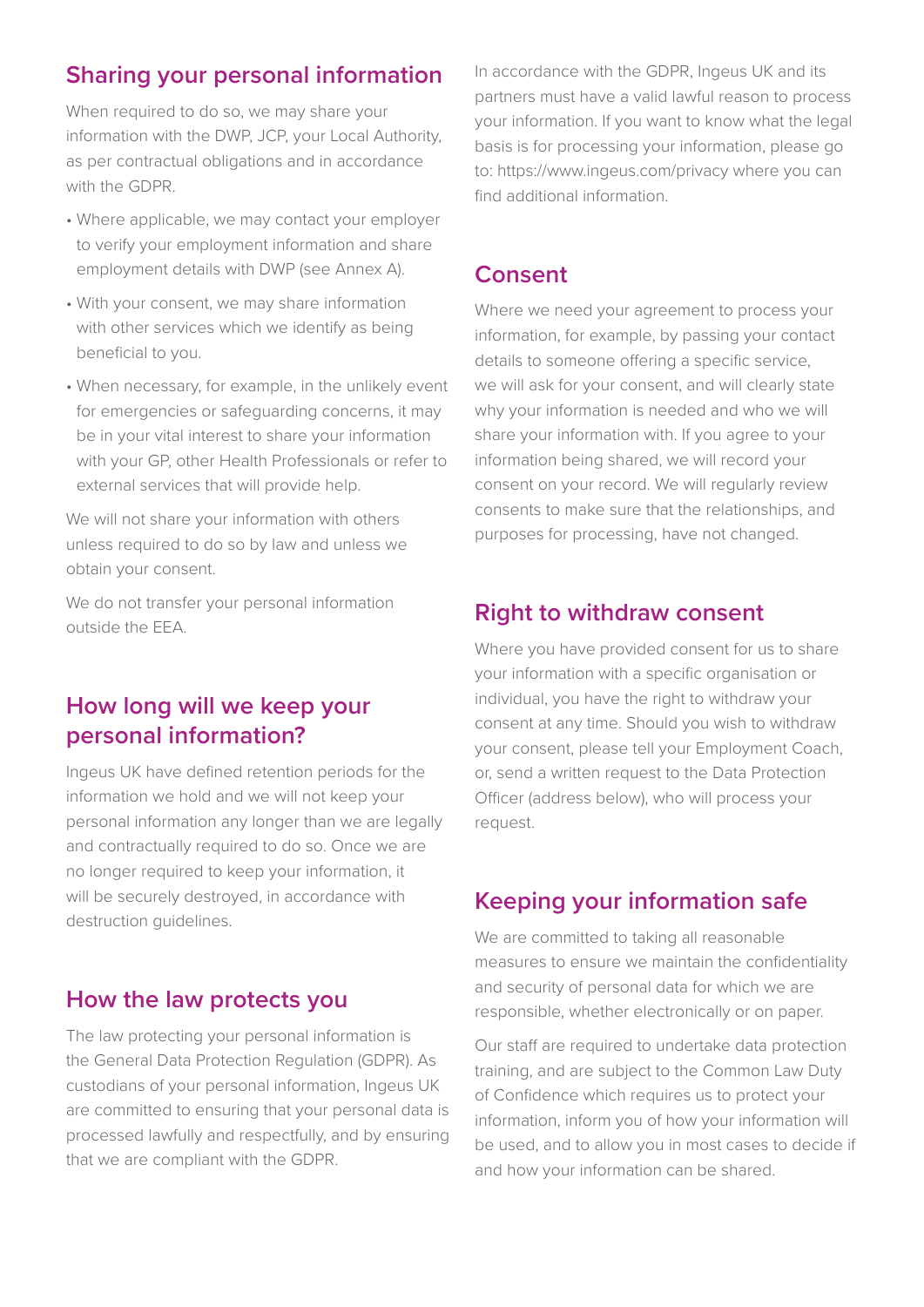#### **Your rights in connection with personal information**

You have a number of rights with regard to your personal data, including the right to:

- be informed of why and how we process your data
- request a copy of the information we hold on you
- have any incorrect information updated and put right
- deletion of information, once we have no legal right to hold it
- restrict processing in certain circumstances
- object to unwarranted processing

#### **Information requests**

If you have any questions in relation to your rights, or if you would like to receive a copy of your records, correct or request erasure of your personal information, or object to the processing of your personal data, please contact the Data Protection Officer.

To make a request:

- You can tell your Employment Coach who will start the process for you
- You can send your request in writing to: The Data Protection Officer, Ingeus UK Ltd, Fifth Floor, 18 Mansell Street, London E1 8AA
- You can email DataProtectionOfficer@ingeus.co.uk

Please note: Your request will need to include sufficient information to enable us to correctly identify your records (e.g. full name, address, date of birth, and NI number if known).

### **Complaints and disputes**

If you raise a query or complaint in relation to your data rights we will endeavour to respond as soon as possible. Requests for a copy of your information will be responded to within a one month period.

If you are not satisfied with how we have handled your complaint or request for information, you have the right to complain to the Data Protection Officer.

If you are still not satisfied with how Ingeus is processing your information, you can write to the Information Commissioner's Office at:

Information Commissioner's Office Wycliffe House Water Lane **Wilmslow** Cheshire SK9 5AF

### **Review of this privacy notice**

We review this privacy notice to ensure we keep you up to date about what we are doing with your personal information and any changes in processing. This privacy notice was last updated on 23 May 2018.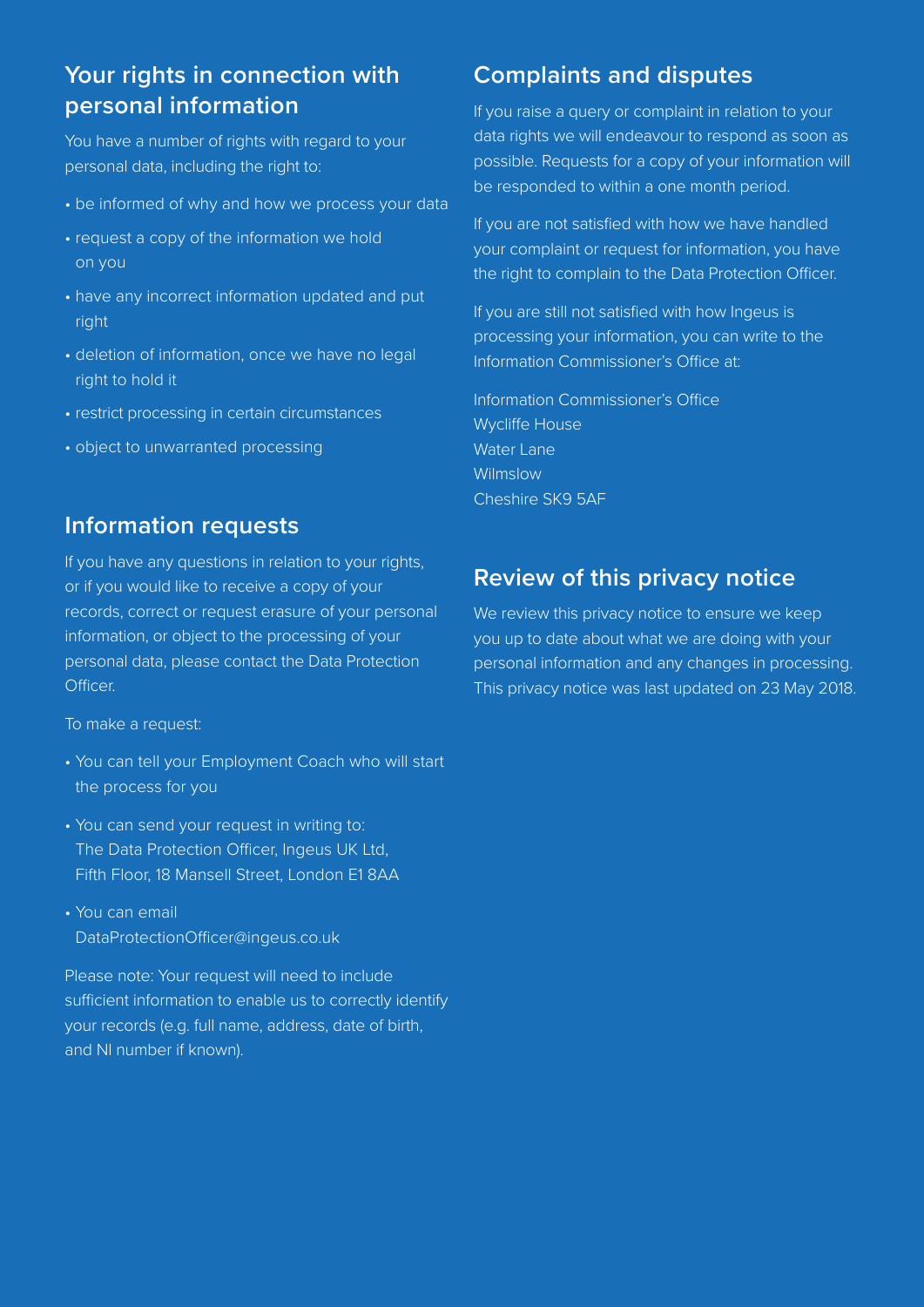### Annex 1: DWP- Fair Processing Notice

We, the Department for Work and Pensions (DWP), need to record and share information about your employment activity. The information shared will be between DWP, employers and our contracted service providers.

This information will be used by DWP (and, where relevant, those contracted to provide auditing services to DWP):

- to validate and audit payment claims from employers and service providers, for the running of the CLW WHP JETS Programme; and
- in relation to job interview performance.

To corroborate details of your employment activity, where appropriate, we will need to confirm details with each of your employers.

For validating and auditing payment claims, the process is as follows:

Stage 1: DWP or our contracted service provider will give your name and national insurance number to your past or current employer as appropriate

Stage 2: The employer will use your name and national insurance number to identify you, so they can confirm to DWP, or our contracted service provider, some or all of the following information:

- the date you began each period of your employment;
- whether your employment is continuing;
- if not continuing, the date each period of your employment ended;
- whether you were employed during a specific period;
- the amount of your earnings each week;
- average monthly earnings; and
- your work pattern/shift;
- your employee number or other unique identifier.

DWP will store your information securely for audit purposes.

### Annex 2: On Programme Support

#### **Sending your CV**

In order to support you into employment we may need to send your CV / application forms via email to employers or to your own email account.

Please sign to confirm that you consent to Ingeus and our Delivery Partners sending your CV/ application forms via email to necessary recipients (including employers) in order to support you into employment.

#### **Signature**

**Name**

**Date**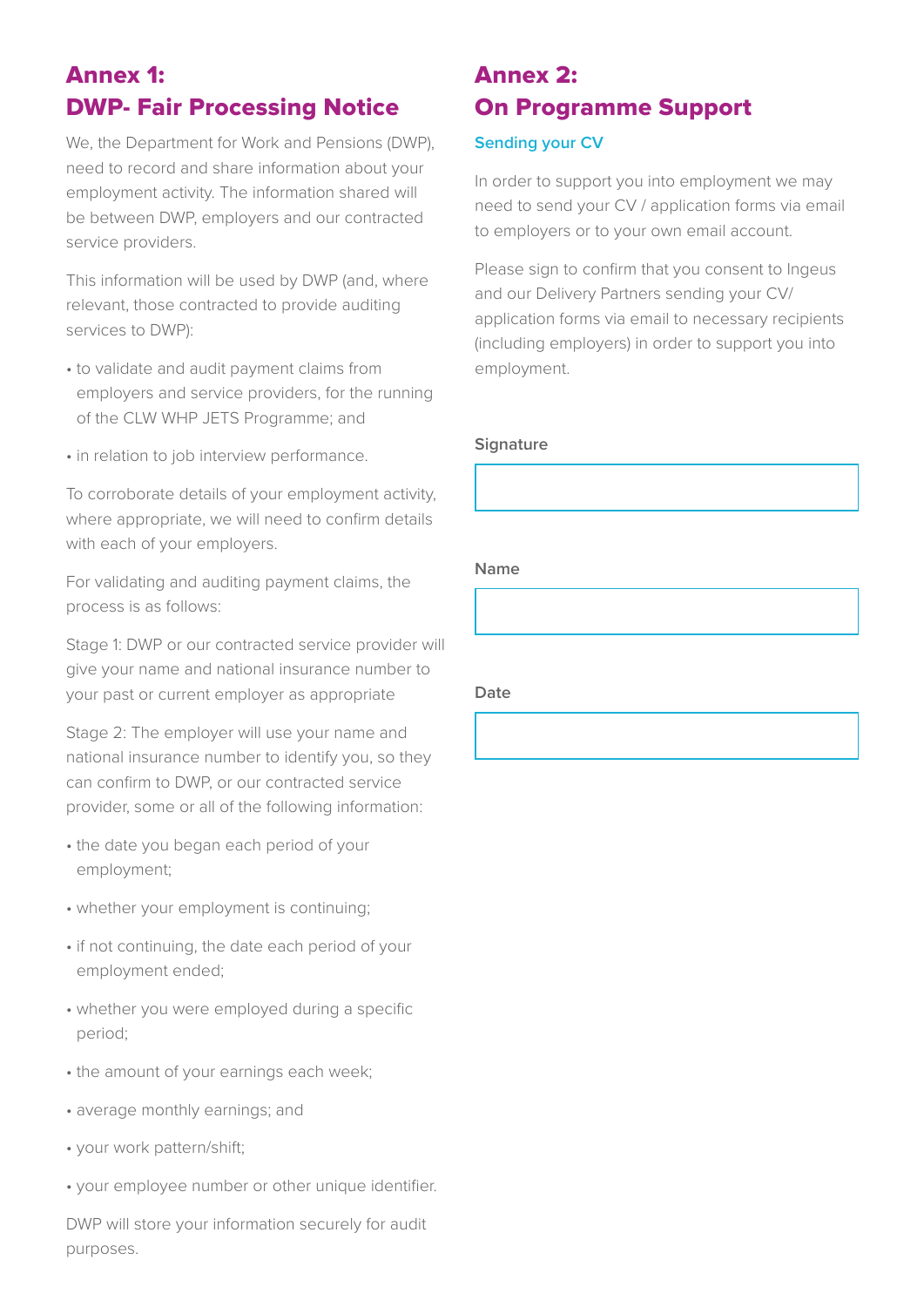# Our participant pledge

#### **We will provide you with:**

- A flexible service that is convenient and accessible. Which may include support over the telephone, email or in person in your closest office
- A personalised package of support that is tailored to your needs
- Support to help you develop and progress in work
- Priority access to exclusive job vacancies and job market information
- Respect at all times and support with setting your own goals
- Refunds for travel costs to and from pre-arranged appointments

#### **What we will do for you:**

- Keep in regular contact with you
- Ensure you can easily contact us
- Give you access to the tools and information you need
- Encourage and act on your feedback
- Protect your personal information
- Provide you with equality of opportunity
- Focus on your safety and welfare
- When you start work we will discuss any support you may need in your job

#### **What we ask in return:**

- Keep your appointments with us, and let us know as soon as possible if you can't attend
- Tell us about any changes that may affect your employment or benefits
- Treat our staff and other participants with courtesy and respect
- Tell us if you need to communicate with us in a different way

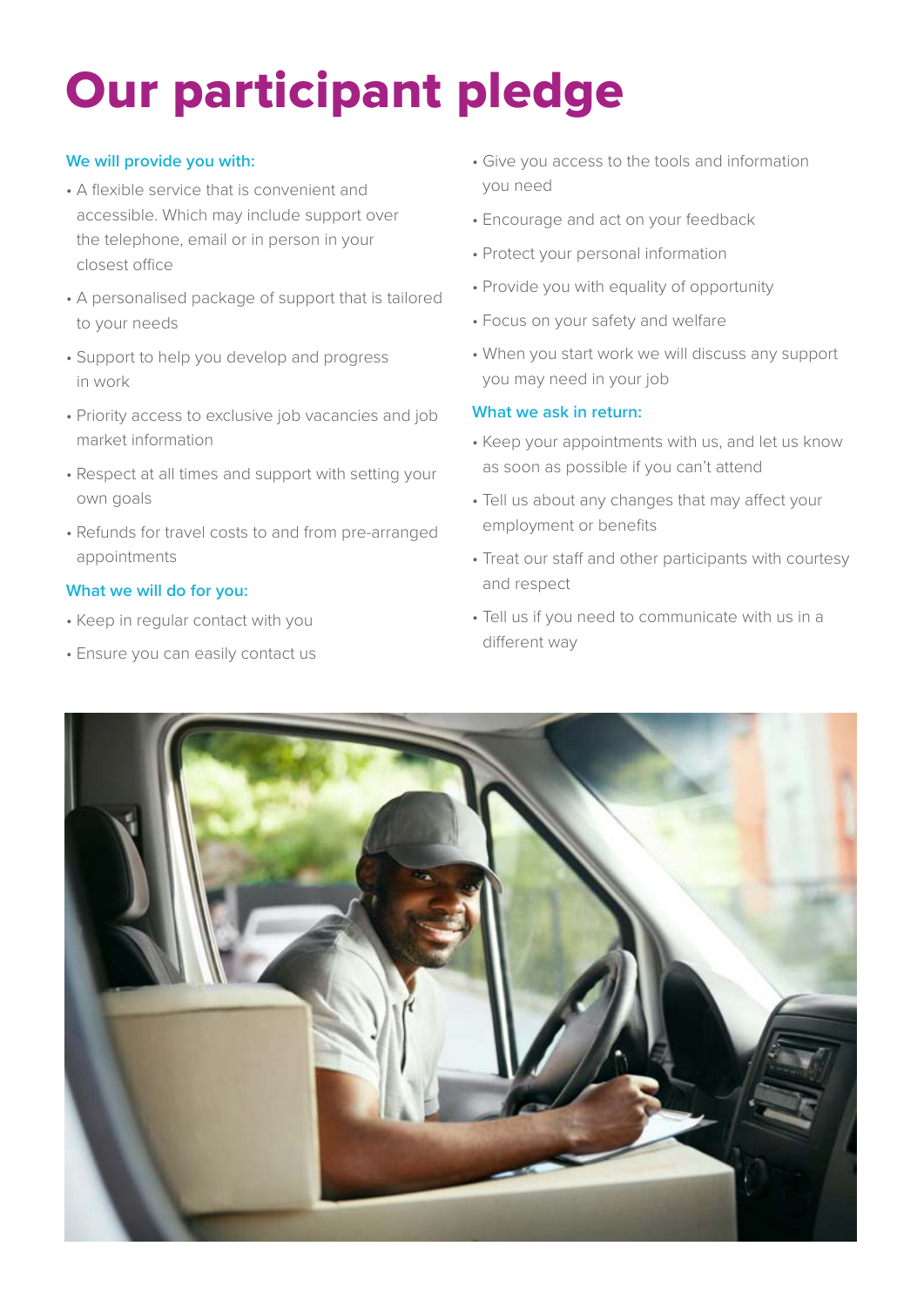# Protecting your privacy

We use your information to help you find suitable work, and in doing so, may share some of your information with external partners where appropriate. We comply with the GDPR and Data

Protection Act 2018 and handle personal data properly. You can find more information about your rights on the Information Commissioner's website – www.ico.gov.uk



## Equality and diversity

We ensure that our services can be accessed by everyone and that they are free from prejudice and discrimination. We are committed to creating and maintaining a culture where differences are recognised, respected and valued, and to ensuring all our staff and clients are motivated and treated fairly. We also aim to prepare you for working in a diverse workforce. We comply with the Equality Act 2010.

#### **Our pledge to you:**

- Everyone has access to the same range of opportunities
- We always listen to individual circumstances
- We encourage everyone to demonstrate a positive attitude to difference and treat others with respect
- We will provide you with information about your rights in the workplace
- We ensure that everyone can feed back about our service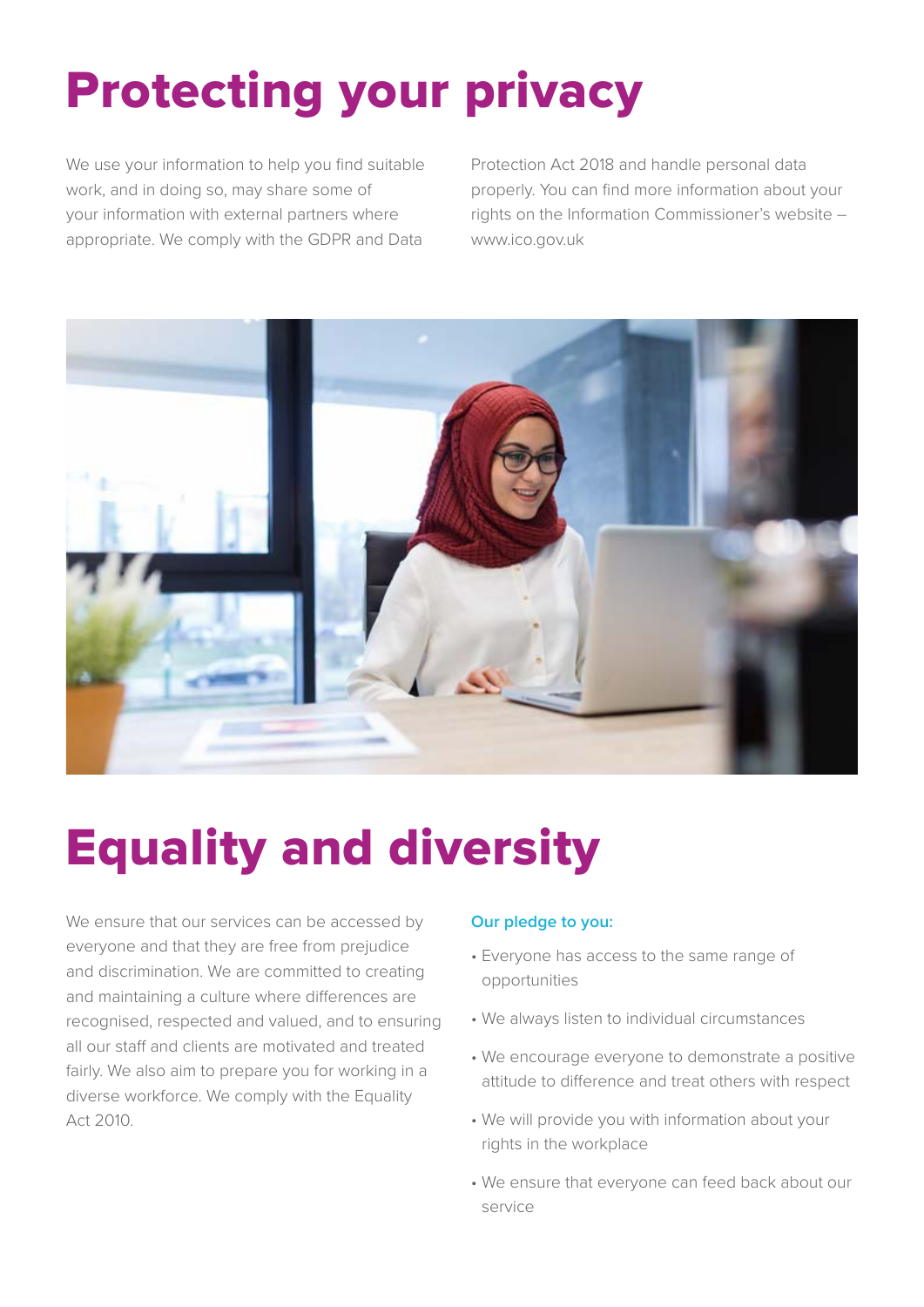# Safeguarding

We aim to provide a safe, supportive and welcoming environment for clients, their children, staff and partners. If you have any issues you feel we can help with in terms of your physical and/or mental wellbeing, you can speak to someone privately.

#### **Our pledge to you:**

- We take any disclosure seriously
- We will never dismiss any allegation of abuse
- We will support each case as required
- We will engage with support agencies when necessary

## Acceptable behaviour

#### **What we ask from you:**

- Be courteous and respectful to other clients and staff members
- Attend appointments on time and let your Employment Coach know in advance if you are unable to attend
- Keep our offices alcohol and drug free by not consuming alcoholic beverages/drugs on the premises and not attending our premises if you are intoxicated
- Keep our offices safe; unlawful activities and offensive weapons are not permitted
- Keep our offices free of violence; harassment and discrimination of staff or other clients is not permitted
- Be aware of the language you use; swearing and offensive language is not permitted
- Be respectful of the facilities on offer; Do not use

our computers to view inappropriate or offensive websites or to enter chat rooms. Do not use our phones to make personal calls

## **Health** and safety

#### **What we ask from you:**

- Take responsibility for your own health and safety as well as for any children you bring with you onto the premises
- Be aware of the fire exits and safety procedures in the event of fire
- Be mindful not to obstruct any fire escapes or emergency exits
- Do not attempt to move heavy items or equipment in the office
- Report any incidents or potential hazards to a member of staff

#### **What we will do for you:**

- Provide and maintain a safe and healthy environment for staff and participants
- Review our health and safety policy (minimum annually) and comply with all relevant legislation (e.g. Health and Safety at Work Act 1974)
- Record all accidents on an incident form along with the details of any treatment given
- Conduct regular risk assessments on each site
- Provide trained Fire Marshalls and First Aiders in every office
- Provide a first aid box in every office
- Provide a copy of our Health and Safety Policy on request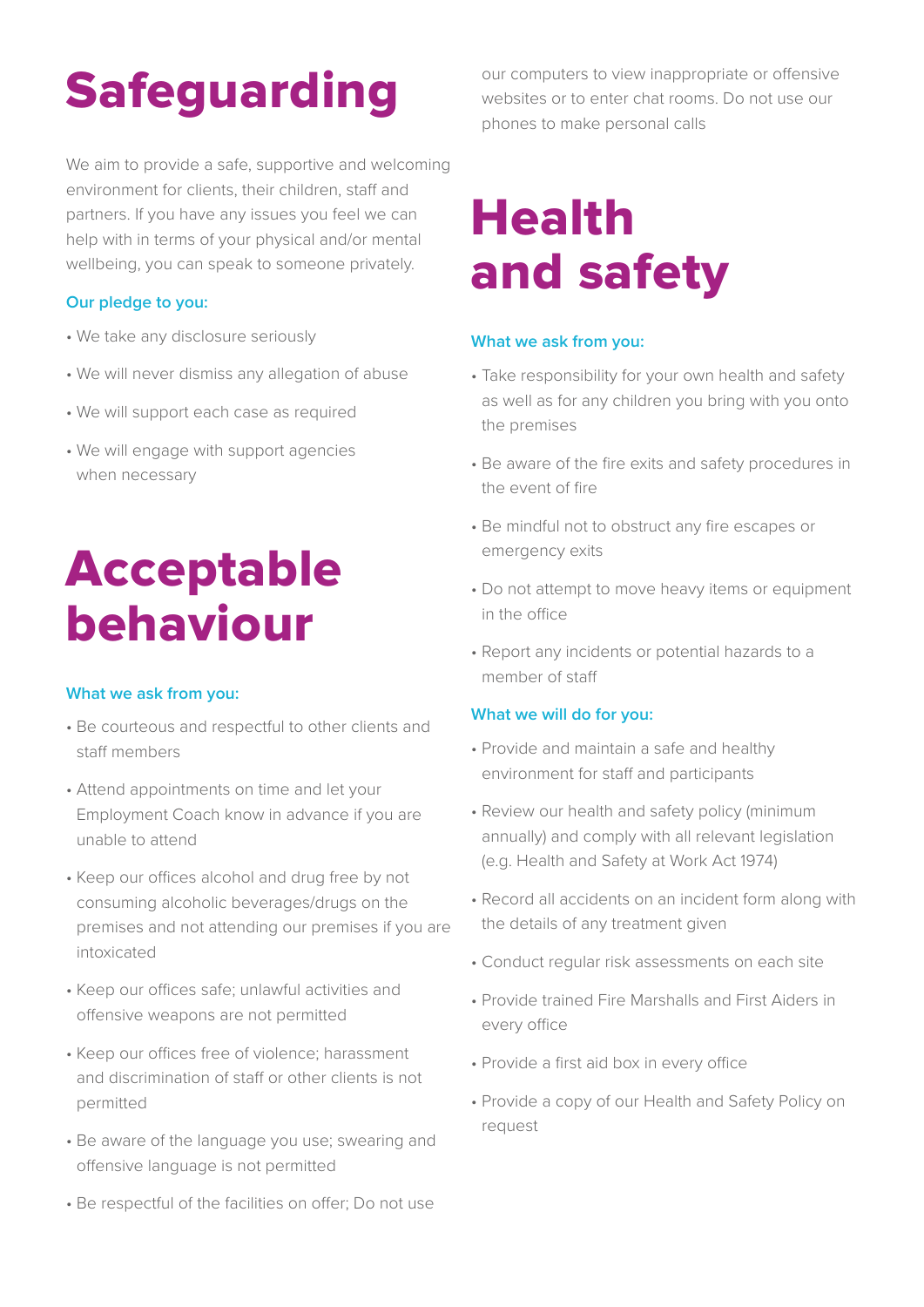

## Our participant pledge

### **To let us know what we are doing well, ask a member of staff for a feedback card.**

If you have a complaint about the service or wish to provide feedback, please speak to your Employment Coach or a manager and ask for a copy of our feedback and complaints procedure and form. Alternatively you can call our feedback and complaints team on **0800 321 3148** or email them at **complaints@ingeus.co.uk**

#### **Our pledge to you:**

- To listen to everyone who participates on the programme
- To make improvements or changes when appropriate
- To share feedback with participants and staff

To ensure you get the most out of the service, it is important that the pledges listed above are adhered to by both parties.

Please sign, date and print your name below to acknowledge that you have read and understood the customer pledge, Protecting your privacy, Safeguarding, Equality and diversity, Health and safety, and Feedback and complaints sections.

| Your signature          | Name | Date |
|-------------------------|------|------|
|                         |      |      |
|                         |      |      |
| <b>Employment Coach</b> |      |      |
| signature               | Name | Date |
|                         |      |      |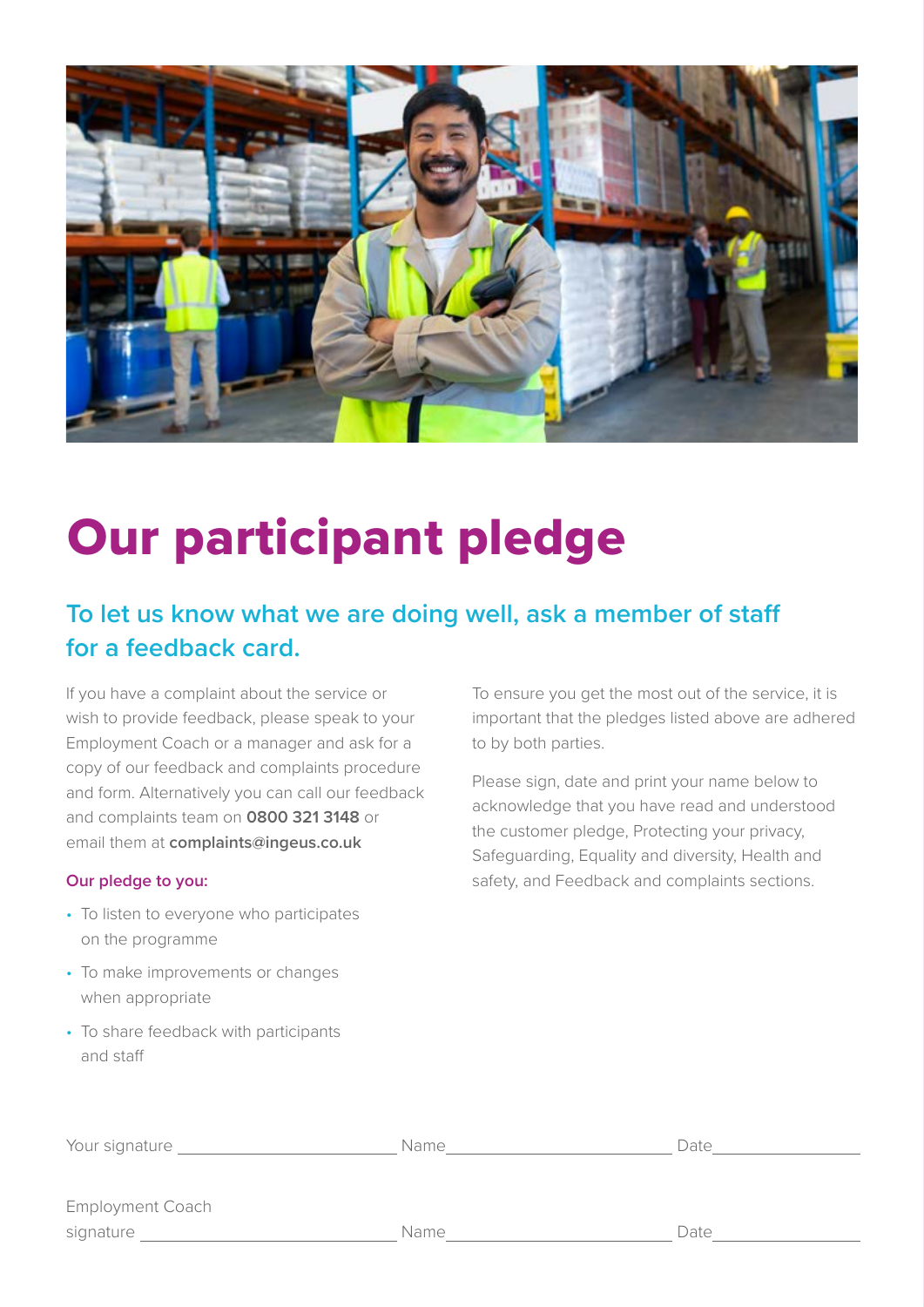